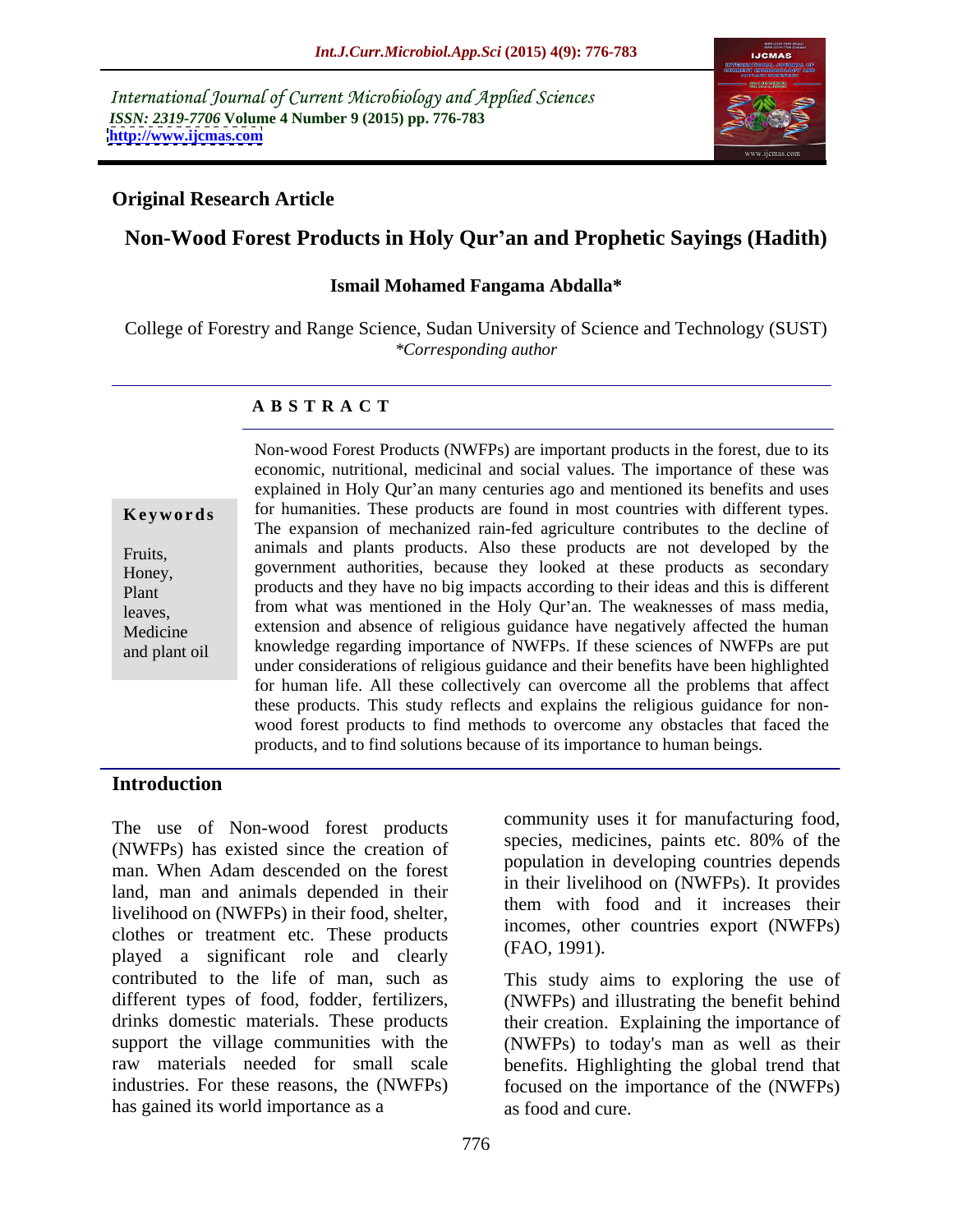The (NWFPs) are known to include all the at the time of drought or war. The activity of the poor sector only or the landless or men.

The (NWFPs) can be divided in terms of food into:

- Wild plants food: it includes leaves, fruits, and seeds, roots, ground tubers, juice and

- Food from wild animals: it includes big and small animals, birds, insects etc. Sabooni, 1981). Also the fruits and

The importance of this section comes from source of iron and vitamin A and B which species of animals. The vast majority of

**The significance of the (NWFPs)** population in West Africa is dependent on consumption of wild animals.

services that are rendered by forests or any Falconer (1992), in Nigeria approximately piece of land with similar use. Woods are 84% of the population live around the not considered in all its forms (FAO, 1995). reserved forests and obtain animal protein These products are the most important from wild life, 79% of the total consumed foodstuff that supports meals particularly in meat in Nigeria is from wildlife, the people the rural areas. However, the forest food of Amazon use animal protein with more guarantees food for man against anemia, than 85% this percentage included the fish. during outbreak of hunger or food shortage It is worth noting that the Holy Quran has collecting food from forest is not confined to verses. This indicates the extent to which But these sectors are the most affected when products. This is consistent with the fact that there is forest food shortage because it adds God has created forest for the benefit of to a variety of foodstuff; it provides it with mankind and other living organisms. This the necessary vitamins, proteins and calories study aims to investigate/highlight the (FAO, 1992). importance of (NWFPs) in Holy Quran and **Types of (NWFPs)** as reflected by Prophet Mohammed. pointed out, to all these in many of its Quran is much concerned with these Prophetic Hadith, highlighting their benefits

# **Fruits and Rangelands**

mushrooms. different fruits in types, tastes and colors the fact that the meat from wild animals such as, Saajda, An-Nahl**,** Fattir, An-Nazi'at contains between 20% -25% protein which and Taha respectively. "It is He who sends exceeds protein derives from domesticated down water from heaven, which provides animals. So, it is a major source of animal drink for you and brings forth trees on which protein in many parts of the world. The your herds feed [10] And thereby He brings scientific researches have proved that the forth crops and olives, palms and vines, and are found in all types of food, it is abundant for a nation who think'' [11] An-Nahl. Do in wild animal meats. Protein and vitamin they not see how we drive the water to the are found in insects such as ant larvae parched lands and bring forth there from beetles. However, birds and their eggs, some crops from which their cattle and themselves insects such as rodents are main source of eat? Will they not see! [27] Al-Sajdah. And food for people in rural areas (FAO, 1991). what He has multiplied for you in the earth Rats, rabbits and some famous rats in West is of various hues; surely, in that there is a Africa are the most important consumer sign for a nation who remember [13] An- Qura'anic verse  $(10, 11)$  indicated the Lord fall the rains from clouds for drink and germinates the trees on the ground, and the are food for human and livestock (Al- Sabooni, 1981). Also the fruits and rangelands Mentioned in Quranic Verse all the fruits. Surely, in this there is a sign Nahl. Did you not see how Allah sends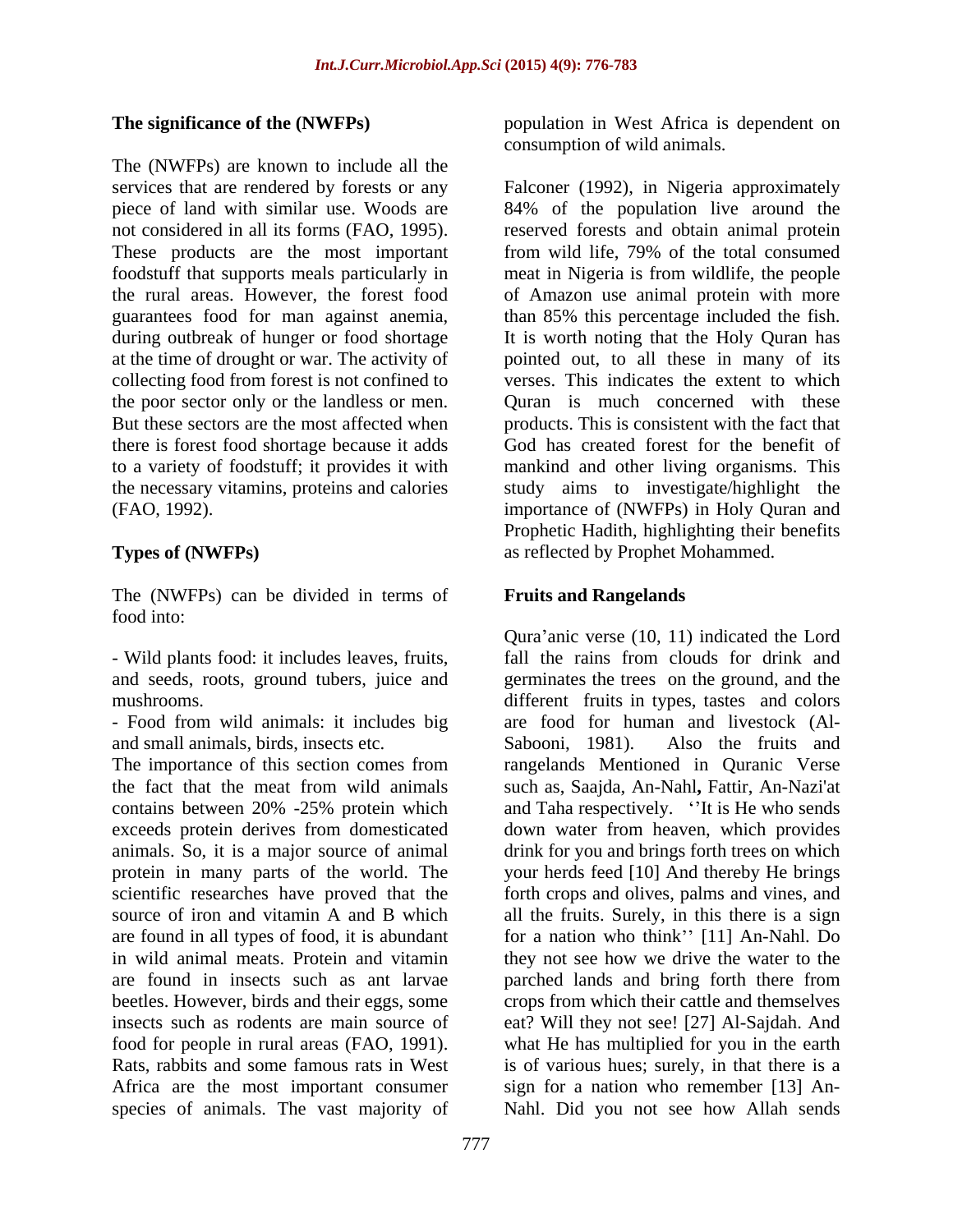down water from the sky and with it brings benefits represents the popular food for forth different colored fruits? In the Arab. This is stated in Surrat Al-Mu'minun mountains there are paths of various colors, and Surrat Maryam 'With it, We produced of white and red, and jet black [27] Fattir. for you gardens of palms and vines, yielding And the earth He extended after that; [30] abundant fruit for you to eat" [19] Aland then brought from it its water and Mu'minun. 'And shake the trunk of this pastures [31] And the mountains He set firm palmtree it will drop fresh ripe dates upon [32] an enjoyment for you and your herds you [25] Therefore eat and drink and rejoice [33] An-Nazi'at. It is He who has made for with your eyes. If you meet any human say you the earth as a cradle and threaded roads to him: "I have vowed a fast to the Merciful for you and sends down water from the sky and will not speak with anyone today." 26]. with which we bring forth every kind of Maryam. plant [53] You eat and let your cattle graze.

The foods created by the God are different *cucumbers with ripe dates. Abu Dawud in* in types, taste, colors and scent from region *addition narrated in his Sunan that Anas* to other. On the other hand the human and *said: The messenger of Allah b used to* animals find the palatable food anywhere *break his fast on some ripe dates, and if he* according to environment. Quran describes *did not have any, on dry dates. Otherwise, if* different types of food such as fruits and *he did not have dry dates, he would have* meat for human beings. Such as: "we shall give them fruits and meat as they desire [22]. At-Tur., "And in the land, there are  $\Delta l$ - Sabooni (1981) mentioned that other adjoining plots, gardens of vines, sown vegetable is important as food to the human fields and palmtrees in pairs and single that mentioned in the Quran such cucumber. It are watered with one water, yet We make has many benefits as food and characterized some excel others in produce. Surely, in that by fast growing, fine large leaves and are are signs for a nation who understand" [4]. not touched by flies. It would be eaten ripe Ar-Ra'd., "He brings forth gardens, trellised or cooked, and the cortex is used for killing and untrellised, palmtrees and crops, different to eat, and the olive and mentioned in the following Verses. "But pomegranates alike and unlike. When it bears fruit eat of it and pay what is due (the [145] And We caused a pumpkin tree to zakat) of it upon the harvest day. But do not grow over him'' [146] As-Saffat. "Eat of be wasteful; He does not love the wasteful the lawful and good things with which Allah

established gardens and horticulture consist of palms and berries, in addition to other and in winter such as date, berry and vines. subjected to you ships which, by HisHe added the dates and vines have numerous

Maryam.

Surely, in this there are signs for those of He added the ripe dates is a good food, it understanding [54] Taha. strengthen the stomach and improve the **Food and incom**e *is narrated that Abdullah bin Ja far said:* human body. *In addition, in the Sahihain it Isaw the messenger of Allah eating several sips of water.*

[141] Al-'An'am. has provided you and be thankful for the Al- Sabooni (1981) mentioned that he  $\lq$ <sup>114</sup>] An-Nahl. The is Allah who created types of fruits should be eaten in summer forth fruits for your provision. He has different worms in the stomach. This is We cast him, upon the shore, and he was ill favors of Allah if it is He you worship the heavens and the earth, and sends down water from the heaven with which He brings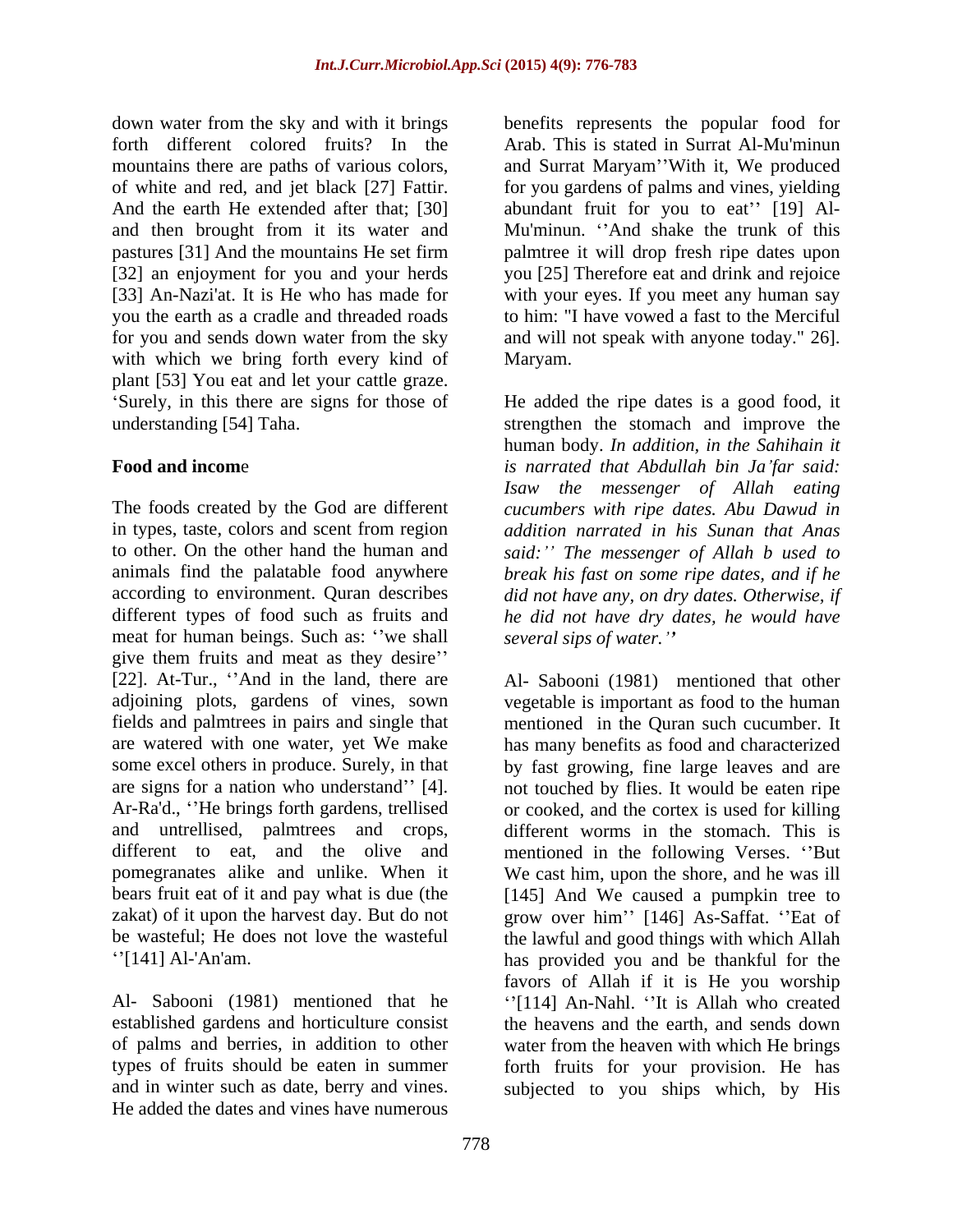subjected to you rivers" [32] Ibrahim." We compact spathes [10] As a provision for the or shipers; thereby We revived a land that was dead. Such shall be the emerging"  $[11]$ 

The honey is the best medicine. It has high energy, 100 grams contain 280 calories. The -*Al-Bokhary narrated that the Prophet* inflorescence of trees every year saves the food for bees. On the other hand the bees *drink of honey, a slash with a knife used for* contribute to fertililization of some trees so *cupping and cauterizing by fire. I forbid my* it increases the production of seeds and fruits. Honey has been introduced in manufacturing of many medicines used by lbn quy'em el-Jozeyah (2002) mentioned human and this is mentioned in Quran such that the date is the best food which keeps the as Your Lord revealed to the bee: 'Build health in hot and cold region. It uses as your homes in the mountains, in the trees, medicine and it differs from place to and in what they are building [68] Eat every another. Some plants are poisonous, they kind of fruit, and follow the easy ways of can kill man. your Lord. From its belly comes forth a drink (honey) of many hues in which there is **Al-Raihan** healing for people. Surely, in this there is a sign for a nation who reflect" [69] An-Nahl. Every scent plant is called Raihan in Arabic

(Al- Sabooni ,1981) mentioned in his book yellow and red and other attractive colors. Ibn-Ga'm, 2002). The taste of honey made depends on the *spini Christi* and *Balanites aegyptiaca etc.*

*narrated in the Sahihain that Abu Sa id Al- Khudari said: A man came to the Prophet honey, the went and came back later, saying I have given him some honey, but it*

command, run upon the sea. He has *did not help, or he said, it made his* sent down blessed water from the sky with *three times, all the while the Prophet be* which We caused gardens and the grains of *continued saying to him,Ggive him some* harvest to grow [ 9] and tall palm trees with *honey. In the third or fourth time, the diarrhea worsre. He repeated this twice or Prophet, said, Allah has said the truth while your brother s stomach has lied.*

Qaaf. *- A Hadith[ narrated by Ibn Majah and* **Medicine**  *Make use of the two cures: honey and the others] stated that the Prophet b said: Qura an.*

> *said: There is cure in three substances, a Nation from cauterizing by fire.*

can kill man.

# **Al-Raihan**

that this small fly (bee) feeds on the nectars swollen parts , decrease the colic, smell for of flowers with beautiful colors, white, nuzzle and its seeds useful for Diarrhea( countries and it has different names in each country. The benefits of Riahan are: cure the Ibn-Ga m,2002)*.*

taste of the tree such as honey of *Ziziphus*  If he is among the near [88]there shall be The proof from Al-Sunnah are: *It is* blade; and aromatic herbs  $\cdot$  [12] Arcalmness and ease, a Garden of Delight"[89] Al-Waqi'a. "The grain in the Rahman **Rahman** 

*and said, My brother is complaining about Muslim narrated that the prophet said: stomack, or he is complaining about Whoever was presented with Rayhan should diarrhea the Prophet b said, give him some not be refuse, because it is easy to bear and has a good scent.*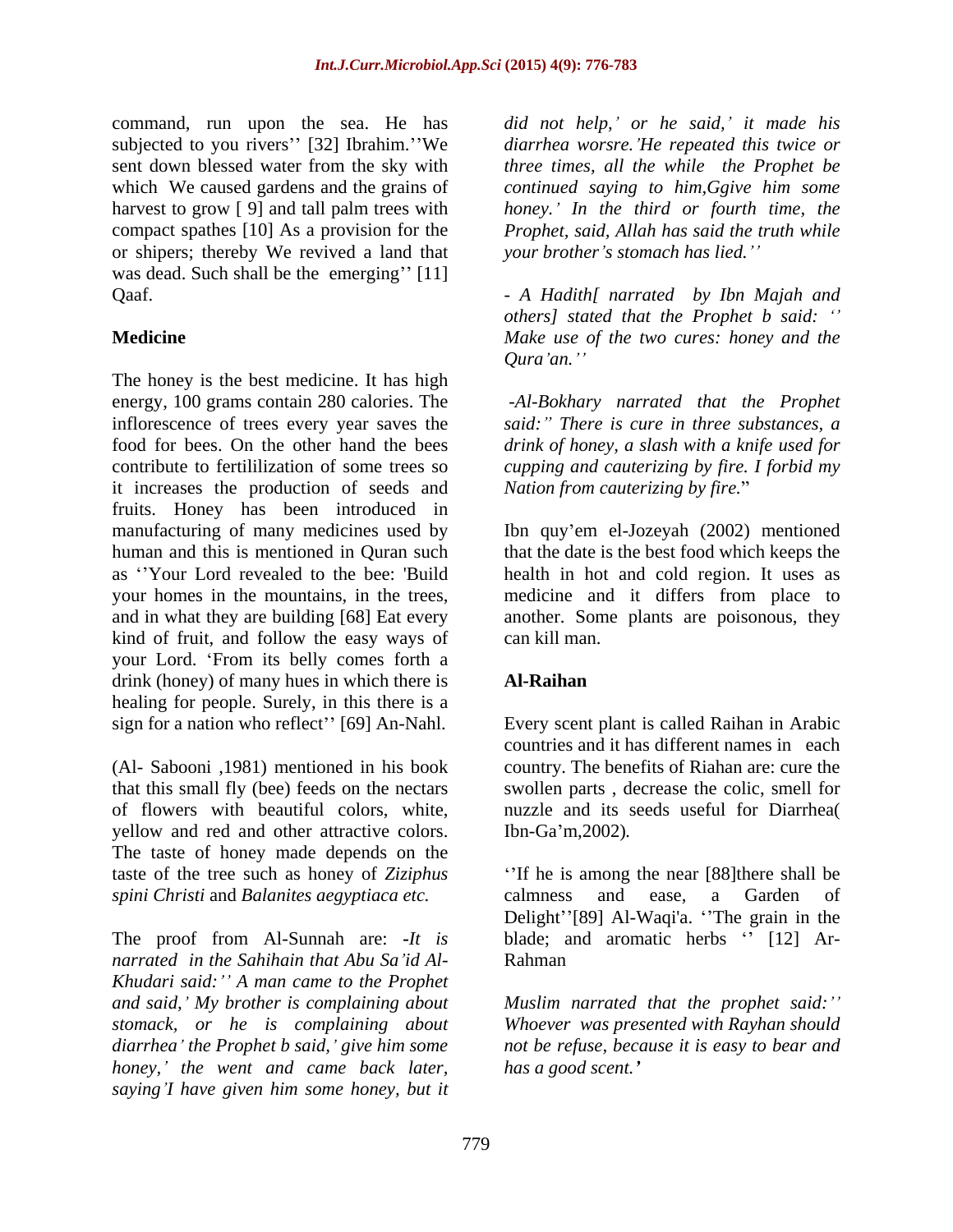Roman is strengthening stomach and good *up at night, he would clean his mouth with* for throat, chest, lungs and cough. Its water Siwak." good for abdomen, remove liver temperature and strengthening all organs. *Prophet b said: Siwak clean the mouth*

# **[68] Ar-Rahman. In them are fruits,**

*In addition, Ali was reported to have said, Eat Rumman with its pulp, because it coast the stomach.*

The wood of *Salvadora persica* is useful against the tooth decay and gum disease. Its roots are used as a drink for stomach

*he said: Collect the black type of Kabath*

*-In the Sahihain it is narrated that the Prophet b said: If it is not for the fact that*

**Pomegranate (Al-Roman)** *-In addition, in the Sahihain it is narrated that: Whenever the Prophet as would wake Siwak.*

*and pleases the Lord*

**palm trees and pomegranates** *-Further Muslim narrated that: Whenever the Prophet b would enter his house, he would first use the Siwak.*

# **Plant oils**

**Ginger** The God mentioned plant oil in Quran Ginger is used for food digestion and useful Sinai and gives oil and relish for its eaters for liver, stomach, and chest and dry the [20] Al-Mu'minun." Allah is the Lighter of phlegm or spoutnm. the heavens and the earth. The example of And they shall be given to drink from a cup wick. The wick is in a lamp and the lamp is whose mixture is ginger [17] Al-'Insan as a glittering planet kindled from a Blessed *Salvadora persica* of the West. Its oil would almost shine forth Also, a tree which grows on the Tor of His Light is like a tube, in which there is a Tree, an olive that is neither of the East nor though no fire touched it. Light upon light; Allah guides to His Light whom He will. Allah strikes parables for people. Allah has knowledge of all things" [35] An-Noor.

troubles. Oil extracted from grasses as oil perfume *-In* the *Sahihain it is narrated that Jabir Ibn* as *Heglig* oil which is used in cooking and *Abdullah said, We were with the* soap manufacturing as well as used by *Messenger of Allah collecting Kabath when* diabetic patients. Also the oil extracted from *because it is best type. cinnamon, peppermint etc.* and from woods like sandal oil, from seeds leaves of *Eucalyptus sp., camation, calyx,*

*Kabath is the fruit that grows on the on the - At Trimidthi and Ibn Majha narrated that plant called Arak which grows in the area of Abu Hurairah related from the Prohpet b Hijaz, and whose branches used foe Siwak that he said: Eat the Zait and use it as an as stated above. ointment, because it is produced by a bless tree.*

*my nation would not be able to bear it, I - Al- Bayhagi and Ibn Majha in addition would have ordered them to use Siwak narrated that Abdullah Ibn Urnar said before every prayer. that the Messenger of Allah b said: Eat oil*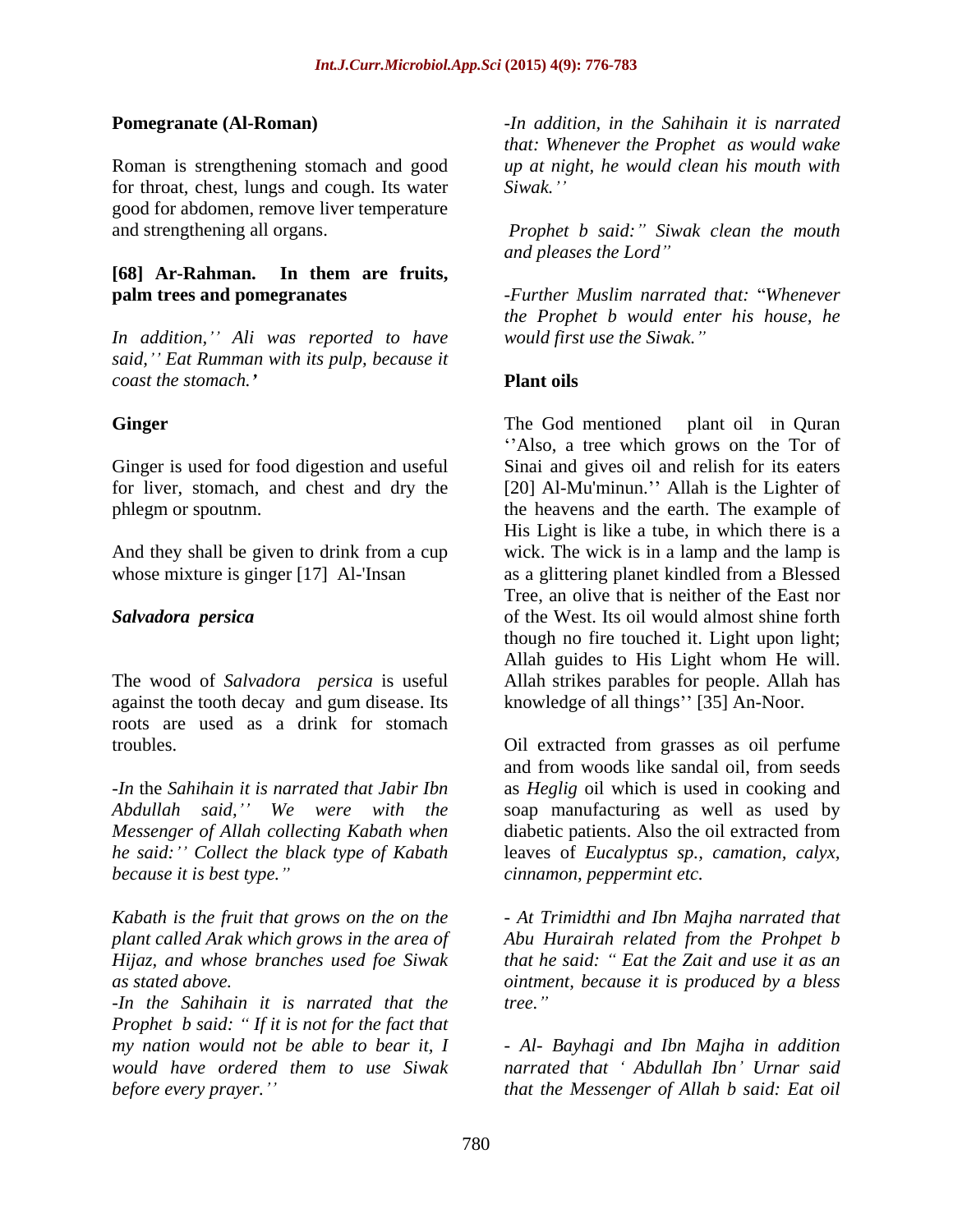The God mentioned in Quran: 'Who has made the earth a bed for you and the sky a tablets used for people with vitamin dome, and has sent down water from the sky deficiency. to bring forth fruits for your provision. Do not knowingly set up rivals to Allah''  $[22]$ Al Baqarah. The crops and fruits are food *Jaber bin Abduallah said, The Prophet b* for human and different animals. 'Moses, ' *sent us with three hundred riders under the* you said, 'we will no longer be patient with *leadership of Abu Abaidah bin Al-Jarrah.*  one type of food. Call on your Lord to bring *We went by the seashore and were very soon*  forth for us some of the produce of the earth, *hungry until we ate tree leaves. The sea then* green herbs and cucumbers, corn, lentils and *threw out a whale that is called Anbar. We* onions. ' 'What! ' he answered, 'Would you *ate from it for a half a month and in* exchange that which is lesser for what is *addition used its fat in our food.Abu* better? Go down into Egypt, there you shall *Ubaidah then took a rib of the fish and* find all that you have asked. ' Humiliation and abasement were pitched upon them, and they incurred the Anger of Allah; because they disbelieved His signs and slew His Prophets unjustly; because they disobeyed and were transgressors [61] Al Baqarah. The God has created fire from green trees

The forest is the good environment for fish

"It is He who has subjected the sea to you, so that you eat of its soft flesh and bring up **Handicrafts** from it ornaments which you wear. And you see the ships plowing their course through it thanks" [16.14] An-Nahl. the forest.

*We are allowed two dead animals and two bloods: fish and locust, and liver and spleen.*

*and use it as an ointment because it is from* It is a God blessing that He made fish, *a blessed tree (Olive tree).* whales and other aquatic animals which Agricultural crops **they** are considered as the best white meat have soft meat as food to man. However, which is used by diabetic patients and cholesterol. Its oil was used to manufacture deficiency.

> *In the Sahihain it is in addition narrated that asked a man to ride on his camle and then pass under the rib, which is easily did.*

### **Fire**

**Fishery**  *Hizgaz* and *Clotropsis procera* in the Sudan. reproduction in sea and rivers shores. FAO for you from the green tree with which you (1993) mentioned that the income of fish kindle? '[80] YaSeen. The Prophet Said: protein is estimated by 50-60%. Human shares in three: water, pasture and such as *Al Mrakh tree* and *Al-Afaar* grow in The fire is necessary for cooking the food, warm and other benefits. Who has made fire fire.'

### **Handicrafts**

in order that you seek His bounty and give manufactured from special trees grown in Most of handicrafts and furniture are the forest.

*Imam Ahmed and Ibn Majah narrated that* Cast down your staff. ' And when he saw his *Abdullah Ibn Umar said that the Prophet b* staff writhing as though it were a serpent, he said: **said: said: said: said: said: said: said: said: said: said: said: said: sample: sample: sample: sample: sample: sample: sample: sample: sample: sample: sample: sample:** back. 'O Moses, approach and have no fear. You are surely safe [31] Al-Qasas.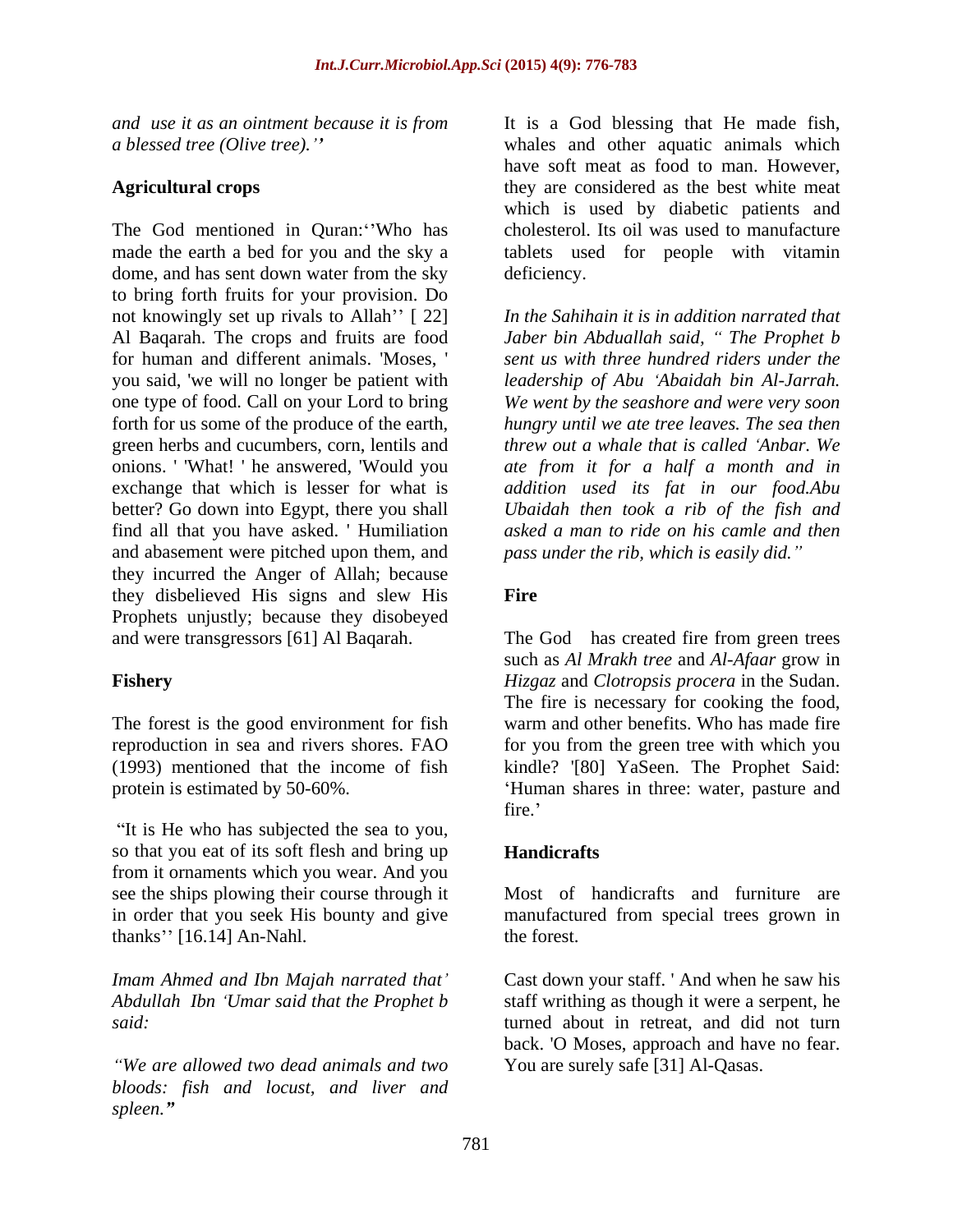Qattada stated that the stick of Prophet Musa made from *Al-Awsag* tree. **he is a set in the set of the income and social service** 

little rains. These products play different hunting, organizing scientific camps,

### **The role of food**

The (NWFPs) represent the main source of foodstuff for considerable number of people in the third world. They add to the variety of foodstuff. We found that majority of farming communities depend on food that comes from forest or trees during food shortages. These products continue to be a source of food for hunters, farmers and food gatherers, for they give a variety to food they are also rich with proteins and vital minerals for example, Bioluz groups in Senegal consume leaves of *Poselica* plant for year round, as a paste that is used with 4. Extension and education programmes are the main meal, the food is taken either in a smoked or dried forms or fermented, this 5. People are not interested to deal with preserves the food for longer periods of time, it guarantees food supplies for the whole year. While in Sudan, there are

We found that the relationship between the food is vitally important; there are a lot of diseases whose drugs have been supplied by the forests. The vast majority of people home remedies) use seeds, fruits, roots leaves (Fangama, 2012).

### **The role of wood products as a source of income and social service**

**The socio-economic role of (NWFPs)** Many people in rural areas generate their Given our daily life, these products play a gathering, selling, and preparing forest significant role particularly among people in products. They are regarded as a source of rural areas, in our lives, practically, when family income. The services that are there is food shortage, it can be met, it also rendered by the forest benefited the human reduces the risk and impact of drought and being. These services can be represented by roles in our lives as food or drug or socio- sporting activities as well as provision of economic aspects. rangelands for wild and domesticated incomes and job opportunities form hunting, organizing scientific camps, animals.

### **Problem facing (NWFPs) in Sudan**

- 1. Little attention is paid for developing (NWFPs) by the official authorities.
- 2. The expansion in mechanized agriculture has been on expense of forestlands. This has led to loss of plants and animals products, some wildlife have migrated to the neighboring countries.
- 3. Production areas are far away from the markets; this is attributed to the disappearance of forests which in turn increases the costs.
- very poor on local level.
- these products (NWFPs).

number of good examples. The benefit of all creatures whether, man, **The role of drug** different products for multiple uses such as drugs that are extracted from forests and products to proof from the Holy Quran and particularly in the traditional healing (i.e. these products are not considered as new leaves (Fangama, 2012). endeavour in his research to reach the In conclusion, God has created the forests plan and animals. Forests are rich with food, medicine, income, scientific research and tourism. Man should relate these products to proof from the Holy Quran and Prophetic Sayings and to find out that God has arranged, classified, distinguished and clarified the use of these products. However, discoveries in the world. Man should benefits of these products.